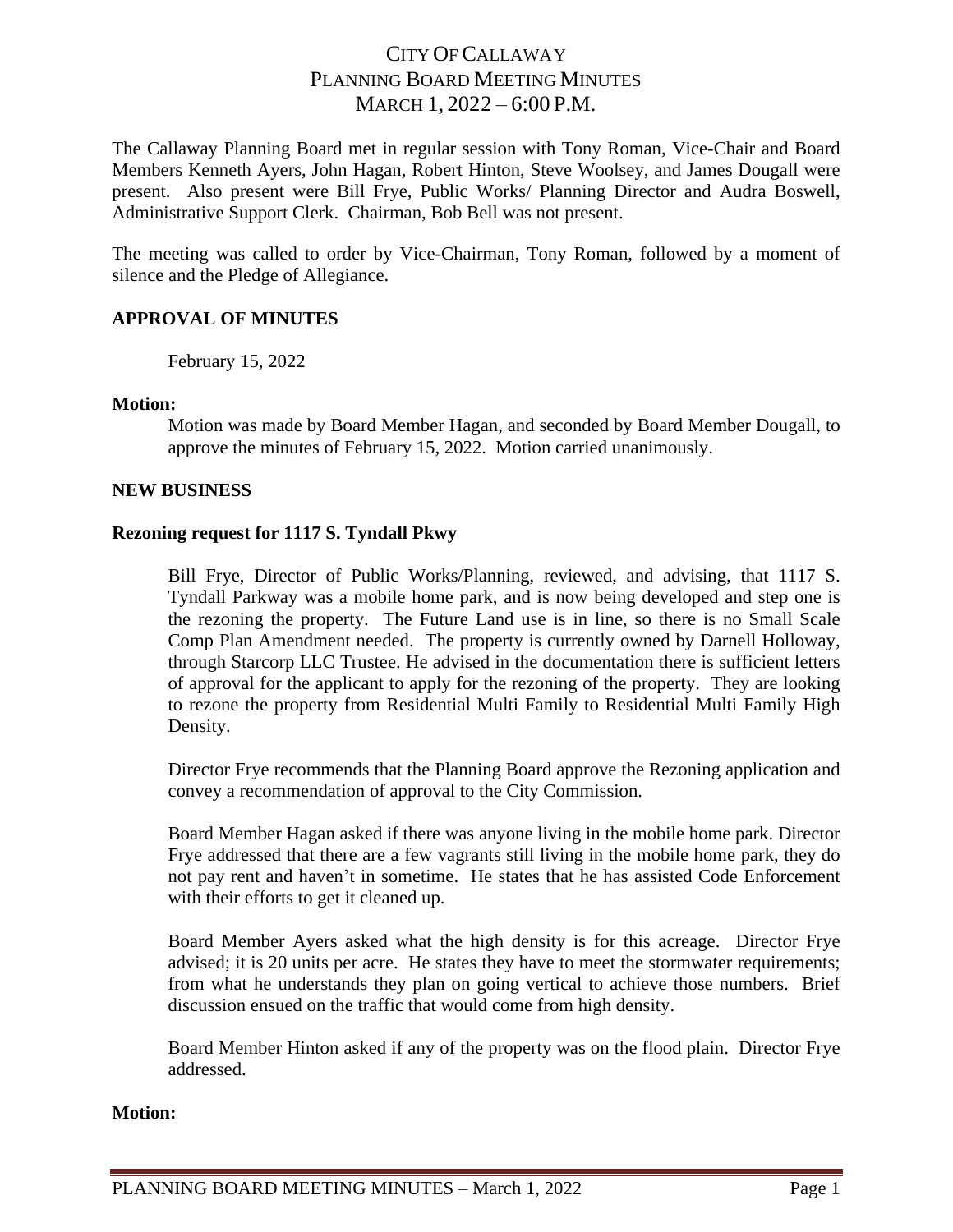Motion was made by Board Member Woolsey, and seconded by Board Member Hagan, to approve the Rezoning of 1117 Tyndall Parkway, recommending same to Commission. Motion carried unanimously.

## **Development Order Review – Blessed Hope Church at 240 N. Star Ave.**

Bill Frye, Director of Public Works/Planning, reviewed, and advising, this property is across the street from the fire department. Last meeting, we did the rezoning, and this is for the DO review of the church. He stated it is cleared out and ready to go. Director Frye went over the site plans with the board, showing a large retention pond. They are doing a driveway and stormwater connections to a ditch that is owned and maintained by Bay County. Therefore, they still need to obtain a Bay County Stormwater Connection Permit and Driveway Connection Permit. This development order may be approved, but it will not be assigned until those permits are issued.

Board Member Hagan asked name of property owner. Director Frye addressed that the property owner is Kenneth and MarianneVarnes, and Jimmy Noles is the church owner. Brief discussion ensued.

#### **Motion:**

Motion was made by Board Member Woolsey, and seconded by Board Member Ayers, to approve the DO of Blessed Hope Church at 240 N. Star Ave., recommending same to Commission. Motion carried unanimously.

#### **Vacate/Abandon a portion of alley between Cherry St. & Chipewa St. at Eleanor Ave.**

Bill Frye, Director of Public Works/Planning, reviewed, and advising, Richard Bishop has submitted an application/petition to vacate/abandon 150 feet of an alley between Cherry & Chipewa St. just east of Eleanor. The alley goes all the way through from Eleanor to Genevieve. There are a couple of properties that need access to this alley, or they will be landlocked, but they have access from the other side on Genevieve.

Board Member Hinton asked if there were any utilities in the alley. Director Frye addressed there are no utilities in the alley. This alley was part of the "Old Callaway Plat" and there were alleys everywhere. Some have been abandoned over the years, and the city doesn't really maintain it other than maybe filling potholes and adding rock. Discussion ensued.

#### **Motion:**

Motion was made by Board Member Ayers, and seconded by Board Member Hagan, to approve the Vacate/Abandon a portion of alley between Cherry St. & Chipewa St. at Eleanor Ave., recommending same to Commission. Motion carried 5-1, with Board Member Woolsey voting in opposition.

## **Vacate/Abandon Madian Lane**

Bill Frye, Director of Public Works/Planning, reviewed, and advising, that this is a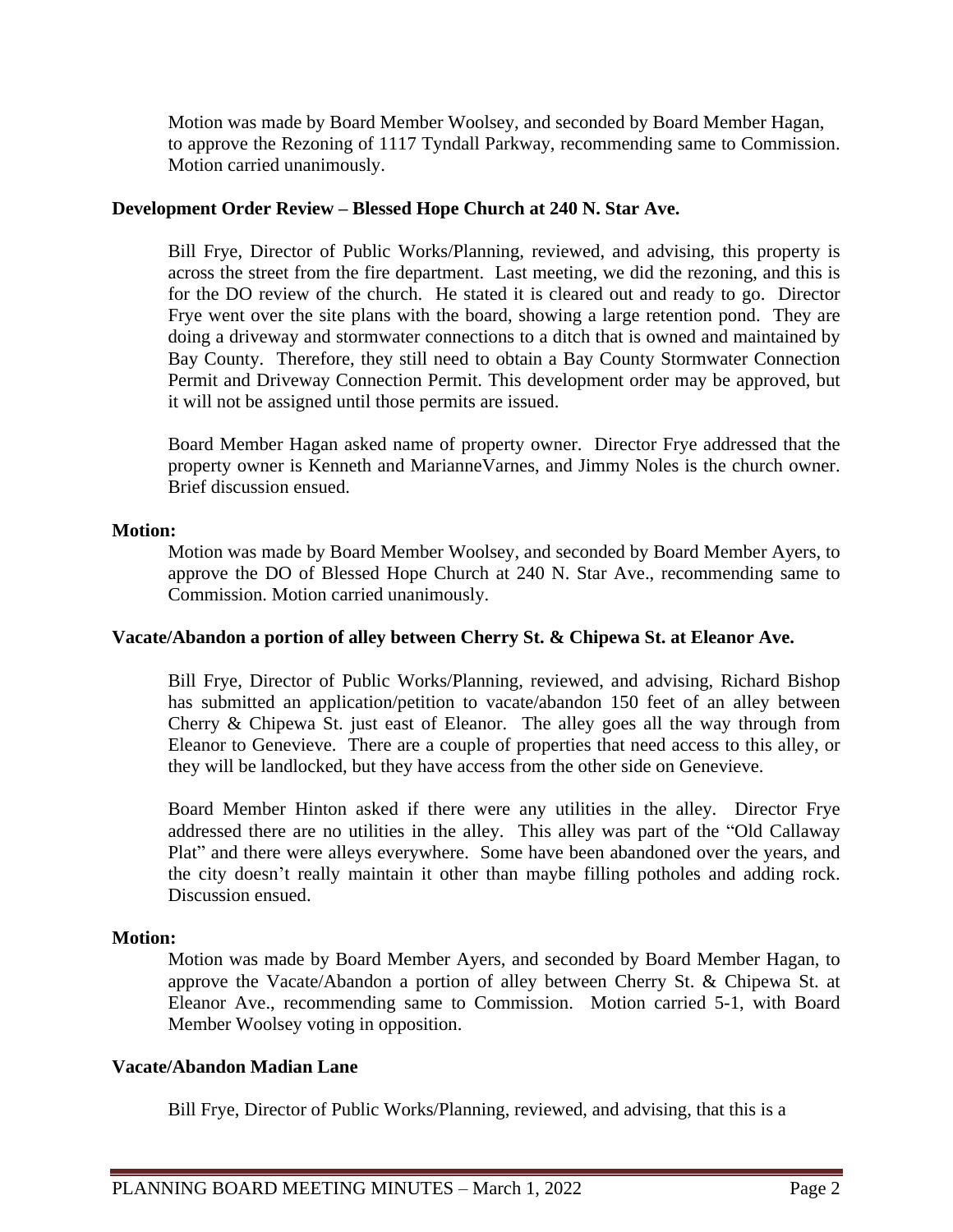petition to vacate, discontinue and abandon Madian Lane which is a platted road and is also mentioned as a park in the plat. Kevin Marshall, Robert Belt and Jason Van Gennep have applied for this right-of-way/roadway to be abandoned.

Director Frye advised that Mr. Marshall uses Madian Lane as a driveway to get to his home. So, if this were abandoned, Mr. & Mrs. Belt would need to give Mr. Marshall a perpetual easement across their property. Director Frye has made them aware and advised them of this.

Director Frye advised that all three applicants are present to speak and answer questions. He stated he also included in the packet a petition by neighbors to designate this area as a park. Discussion ensued.

Director Frye explained the plat provided, was platted in 1969, and it does mention a park but its specifically Madian Lane so it is a right-of-way. The plat of Madian Lane then looks like it opens up with an intent to be a park. This area has never been touched, never cleared, and is in its natural state. After Hurricane Michael, the city did go in and do a minimal amount of work to clean up some leaning trees to make sure they weren't falling in driveways. Discussion ensued.

Kevin Marshall, 7031 Hugh Drive, owns property on the corner at end of Madian Lane spoke as to why he filed the abandonment. He stated that the area is in disarray, and he has been cleaning it and wants to continue to clean up the debris making the aesthetics of his home and neighbors home look better.

Robert Belt, 705 Madian Lane, property owner spoke on why he is requesting abandonment. He states the city has never maintained that property and there wouldn't be enough room for a turnaround for a park without using their private driveways.

Board Member Hinton asked if the neighborhood had an active homeowner association. Mr. Belt addressed there is not. Brief discussion ensued.

Board Member Woolsey asked about who will maintain the road and utilities if the city abandons. Director Frye addressed and discussion ensued.

Jeanette Tindel, 7014 Hugh Drive, Petitioner, commented on why she and her neighbors filed petition for designation of park and water access through Madian Lane.

Robert Belt, 705 Madian Lane, property owner commented that the area was never a Park.

Board Member Ayers asked if there has ever been an assessment on the property. Director Frye addressed that this being a right-a-way the city cannot sell it, and per state law abandoning a right-of-way or alley it has to be given to the adjacent property owner. Brief discussion ensued.